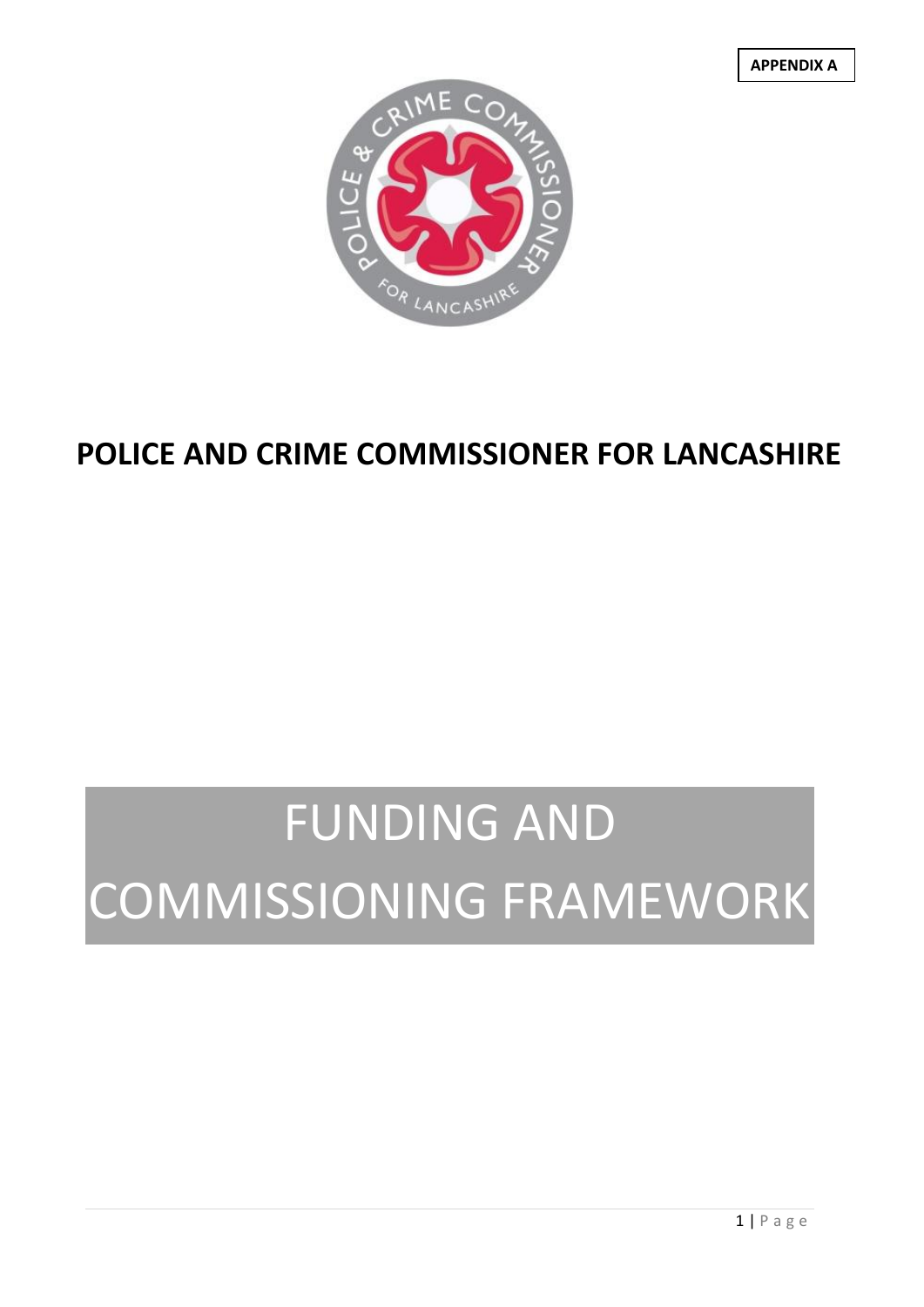# **FUNDING AND COMMISSIONING FRAMEWORK**

This framework sets out the principles and standards that the Commissioner will apply to the commissioning of services and projects that support the delivery of policing and community safety priorities as detailed in the Commissioner's Police and Crime Plan.

The Commissioner will seek to ensure that the same principles and standards are applied to any joint or co-commissioning agreements that are made with partners and other organisations.

Commissioning is both a business model and a cyclical planning process. It is an organisational tool to prioritise the most effective use of resources to deliver better outcomes for users. It provides a mechanism to bring agencies together to meet identified needs, support the development of a coherent Police and Crime Plan and support the Commissioner in delivering the priorities and pledges within the Plan.

# **Key Principles in Lancashire**

#### **Supporting Commissioner's strategic Aims:**

The use of any funding held by the Commissioner must be seen to support the Aims outlined in the Police and Crime Plan:

Re-assurance – improving trust and confidence in local communities Reducing Crime Reducing re-offending

Funding should also support partnership working, aim to improve service delivery and ensure that it is used in an effective and efficient manner securing value for money for both the Commissioner and the residents of Lancashire.

As well as delivering value for money partners should be mindful of the social value of any commissioning and ensure that support for local communities and groups is taken into account when commissioning services.

#### **Commissioner's Priorities:**

To enable funding to be focused within these Aims it is expected that one or more of the current Priorities set out by the Commissioner in the current Police and Crime Plan will also be supported:

- 1. Defend frontline policing in particular:
	- Supporting development of the role of Special Constables and  $\bullet$ volunteers and the roll out of the Cadet Scheme
- 2. Champion the rights of all victims in particular:
	- Give victims and witnesses a voice in the wider criminal justice system and ensure that they get the help and support they need.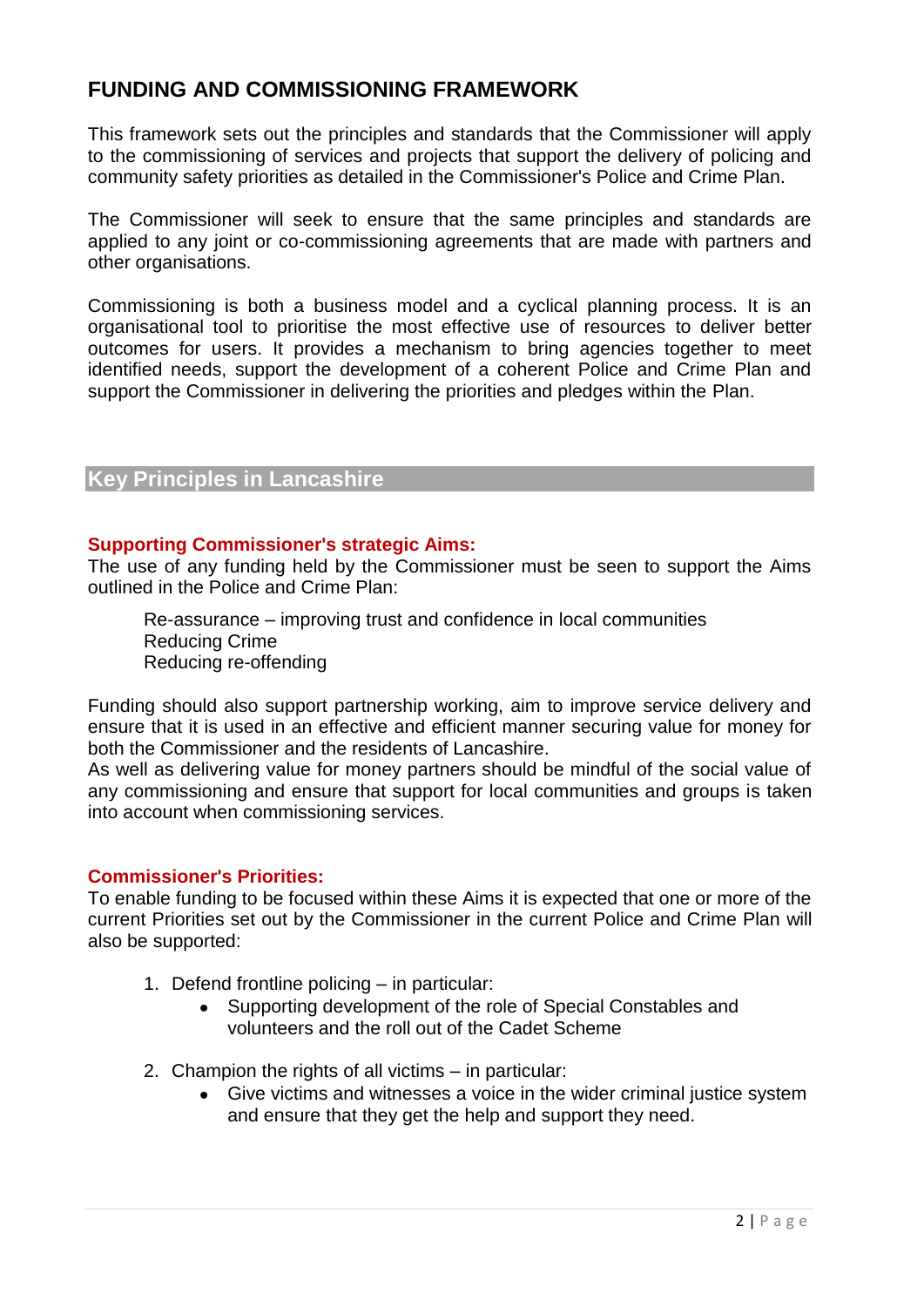#### Commissioner's Priorities continued

- Identify and address the causes of dissatisfaction and complaint with services received by victims
- Work with voluntary agencies to improve support for victims
- 3. Protect vulnerable people in particular:
	- Ensure Domestic Abuse services are a priority
	- Working with agencies to ensure vulnerable children are protected and that Child Sexual Exploitation services are supported
	- Tackle all forms of abuse through the provision of a police and partnership response to meet the need of the individual and challenge the behaviour of the offender
	- All types of hate Crime are tackled and victims supported
- 4. Promote targeted initiatives to contribute to tackling crime and re-offending – in particular:
	- Ensure a swift and effective response to reports of ASB
	- Tackle violent crime, especially where it is linked to the night time economy.
	- Tackle business and rural crime
	- Promote partnership approach to reducing re-offending
	- Promote and develop opportunities for local communities, businesses and the voluntary, faith and community sector to work together to tackle crime.

Within these Priorities, and where it is both practical and realistic, funding should be used to support upstream or early intervention work as well as tackling the issues once they have occurred and have an impact on the communities of Lancashire.

# **Commissioner's Principles:**

The Commissioner has established a number of key principles that will underpin and guide any commissioning that is undertaken by or on behalf of the Commissioner.

1. Evidence Base:

All proposed commissioning should be supported by both evidence of need and evidence of the effectiveness of the proposed approach. Where a 'pilot' model is proposed evidence of research supporting the particular approach should be provided.

2. Supporting Communities:

Where possible delivery of services, projects and programmes should be undertaken in partnership with local communities. The commissioning process should look to enable communities to identify ways of managing and meeting their own needs, either with or without the support of agencies.

3. Protecting Children and Vulnerable People: Where applicable, commissioning should be able to demonstrate effective safeguarding of children and vulnerable people and must not be delivered in a way which is likely to have a negative impact on any groups or sectors within the community. Statutory equality and diversity requirements must also be taken into account when commissioning services and projects.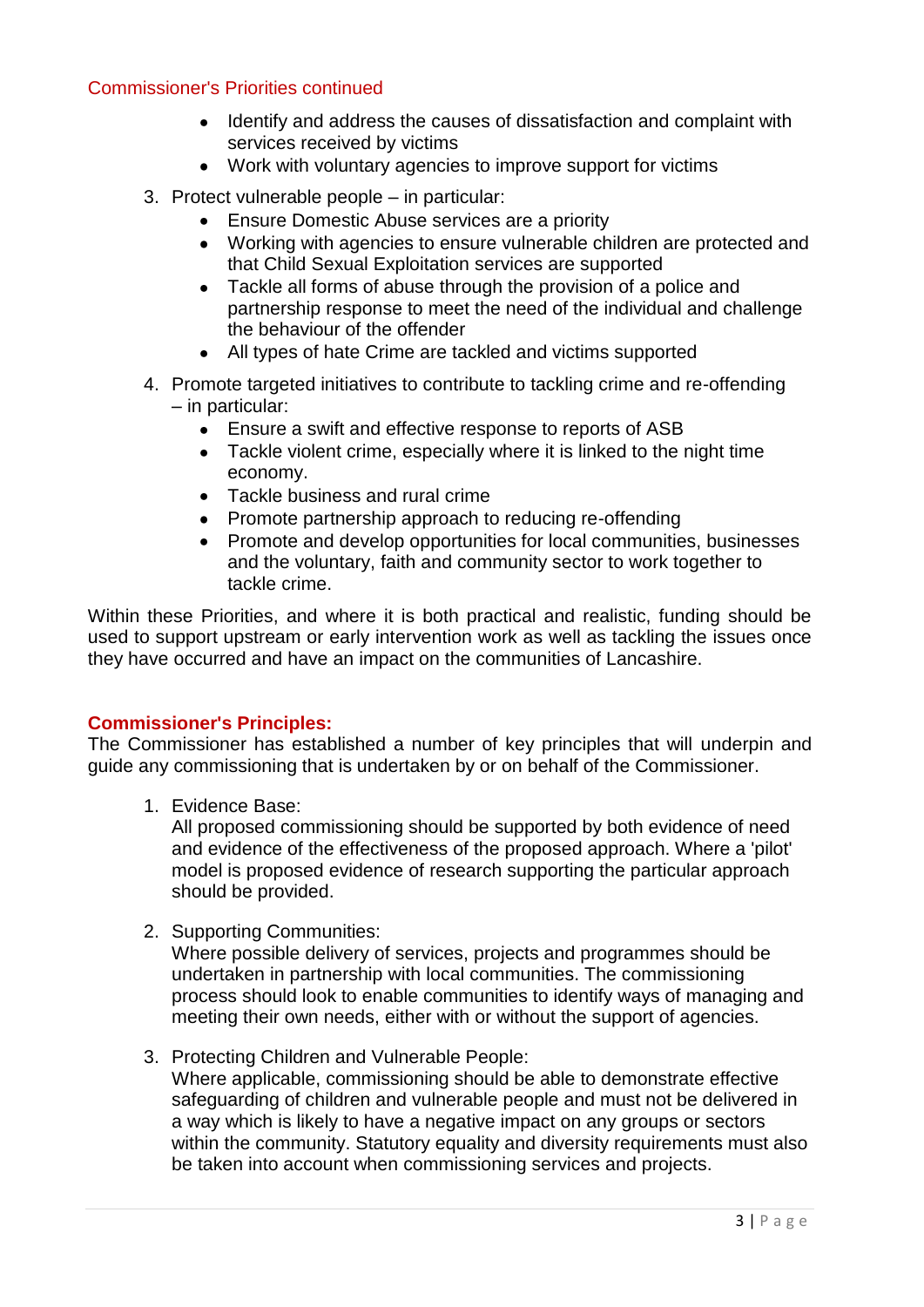#### **Commissioner's Outcomes:**

All commissioning and funding should deliver outcomes that support the Commissioner's Aims and Priorities. Where a service or project is focussed on a particular area priorities agreed by the relevant Community Safety Partnership(s) or other relevant bodies should also be supported by the outcomes.

#### **Partnership Approach:**

The Commissioner's approach to funding is to work with partners to agree Achievements and Outcomes and to support partners in delivering against both the Commissioner's and partners priorities.

To support this approach the Commissioner would wish to be represented on any relevant partnerships and strategic or management boards.

#### **Joint or Co-Commissioning:**

In most areas of community safety business the Commissioner will seek to work with other statutory agencies and partners to deliver services and activities that contribute to the Strategic Aims and support the Priority Outcomes.

The preferred option will be for the commissioning work to be undertaken by existing structures and organisations where they exist, and where they have a proven track record of delivering in an effective and efficient manner. It is not the intention of the Commissioner to undertake the direct commissioning of services or activities, unless there is a clear need and this is not being addressed by existing structures and organisations.

#### **Funding Limitations, Restriction and Conditions:**

Whilst the Commissioner has sought to adopt a "light touch" approach to commissioning and funding there are a number of conditions and limitations that will apply to all commissioning and funding.

- 1. Commissioner funding may not be used for expenditure directly related to police officer pay or overtime, or for costs incurred with operating local partnerships or forums.
- 2. Where possible, funding should be used for projects and initiatives that give added value to, or in support of existing mainstream activity.
- 3. To ensure there is a clear and transparent commissioning process details of all services and projects commissioned or funded by the Commissioner will be published on the Commissioner's website and included in the Commissioner's Annual Report. Any sensitive personal or business data will be removed or redacted prior to publication.
- 4. Partner organisation or partnerships granted funding by the Commissioner are required to retain the following information for a period of at least six years after the end of the funding period:
	- Original invoices and/or receipts
	- Record of relevant meetings
	- Copies of accounts and deeds
	- Any other relevant documentation

The above may be retained in either written or electronic form.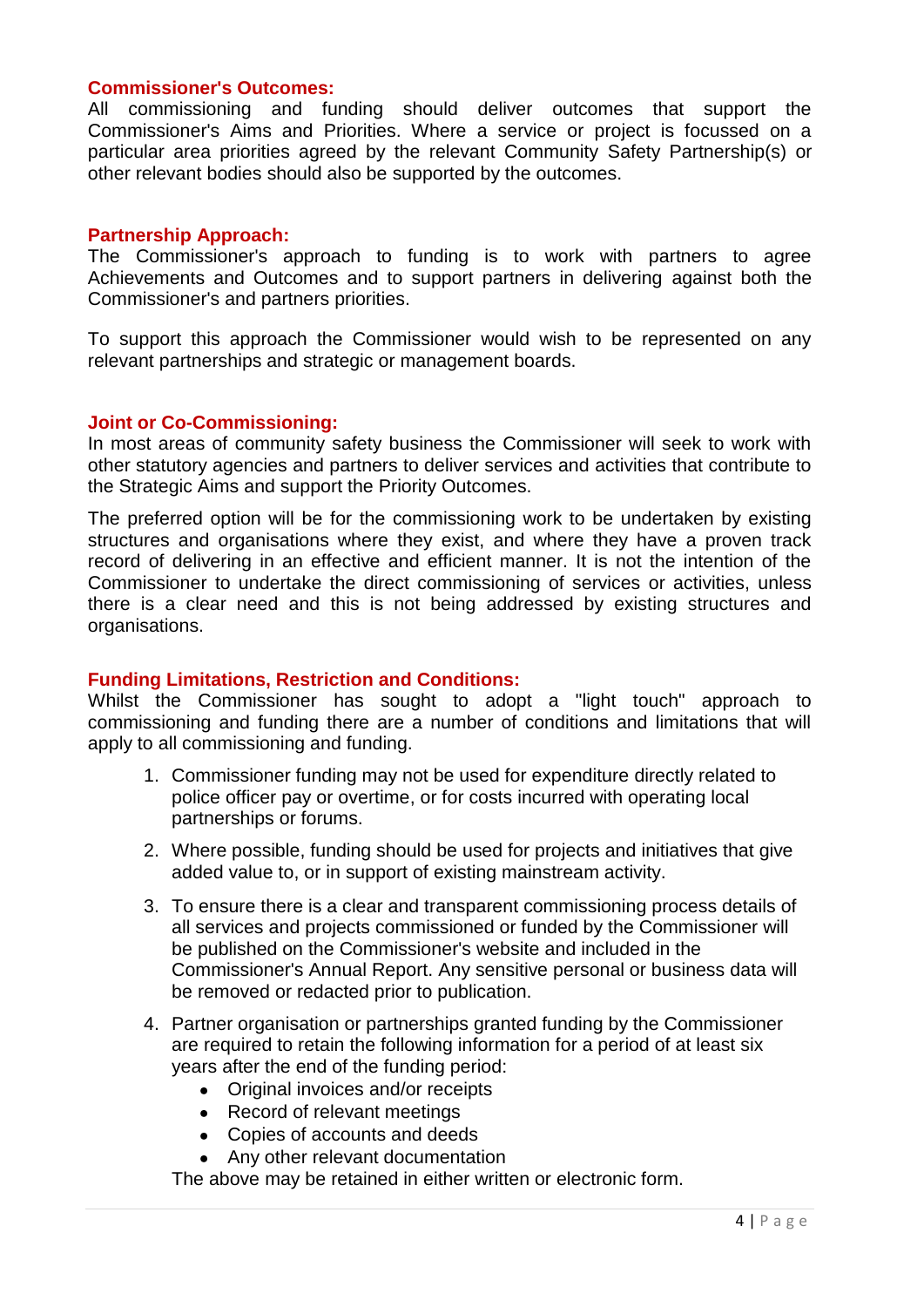#### **Commissioning Cycle:**

It is expected that partners will employ the commissioning cycle principle of UNDERSTAND – PLAN – DO – REVIEW.

This provides a relatively simple model which captures the key elements of the commissioning process whilst providing a flexible and adaptable approach to commissioning.

| <b>UNDERSTAND</b> | Information gathered from a range of sources to identify the needs and issues for<br>$\bullet$<br>which services and projects are required.<br>Ongoing dialogue with partners, partnerships and local community.<br>Identify links to priorities in existing strategies and plans, including the<br>Commissioner's Police and Crime Plan.                                                                                                                                   |
|-------------------|-----------------------------------------------------------------------------------------------------------------------------------------------------------------------------------------------------------------------------------------------------------------------------------------------------------------------------------------------------------------------------------------------------------------------------------------------------------------------------|
| <b>PLAN</b>       | Discussion between partners and partnerships and the Commissioner's office<br>areas of work – e.g. projects and initiatives – that will support the needs and<br>issues identified.                                                                                                                                                                                                                                                                                         |
| DO                | • Agree commissioning or co-commissioning schemes with partners and<br>partnerships and provide funding where agreed.                                                                                                                                                                                                                                                                                                                                                       |
| <b>REVIEW</b>     | • Attendance by the Office of the Police and Crime Commissioner at partner<br>management boards and partnerships provides opportunity for ongoing<br>monitoring of delivery against PCC funding.<br>• Partners own performance management frameworks are used to monitor and<br>review delivery against the agreed outcomes.<br>• Year End Assessment forms for funding and co-commissioning schemes will<br>provide a Review opportunity at the end of the funding period. |

#### **Achievements, Outcomes and Outputs:**

To performance manage the use of funding or the effectiveness of a co-commissioning structure the Commissioner will agree 'Achievements' or Outcomes that the funding will achieve alongside a range of agreed quantative/numeric outputs. These should be able to demonstrate clear links to the Commissioner's Aims and Priorities.

The Commissioner may require quarterly as well as year end reports on the use of the funding which will demonstrate support for the agreed Achievements and Outcomes.

Outcomes should be based on the "SMART" principles.

It is recognised that is some situations determining a direct link between an Achievement or Outcome and the funding may not be obvious or easy. In these situations the Achievements or Outcomes will be determined by agreement with the Office of the Police and Crime Commissioner.

#### **The Process:**

The intention is that the process for agreeing funding with partners or establishing a joint or co-commissioning structure will take a "light touch" approach and will operate on the basis of a trusting and open partnership relationship.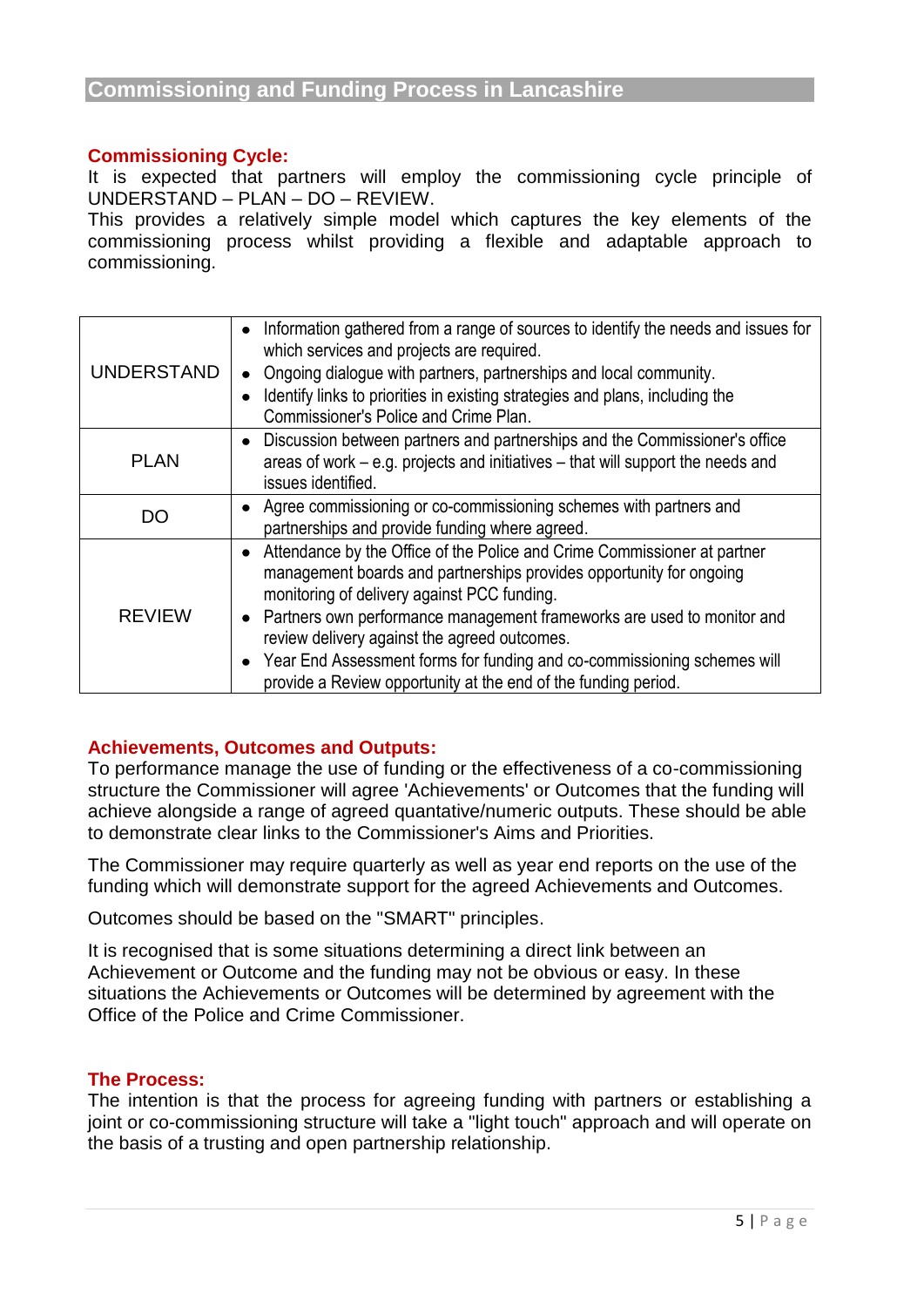The process will follow four stages:

- Stage 1: Discussions will take place between the Office of the Police and Crime Commissioner and groups or organisations seeking funding or looking to develop a co-commissioning structure. These will agree areas of work proposed for funding or co-commissioning and identify Aims and Priorities to be supported.
- Stage 2: Details of the proposed use of funding to be provided to the Office of the Police and Crime Commissioner through the Funding Agreement Form or a letter of agreement, depending on the nature of the initiative or project being funded
- Stage 3: Once approved a formal letter/e-letter of notification will be sent to the Senior Officer at the Organisation detailed on the Form. Funding will be paid on a phased basis, usually in arrears, depending on the level of funding and may be subject to the receipt of quarterly or mid-year reports on the use of the funding.
- Stage 4: A Year End Assessment will be used, unless the initiative or project is schedule to be completed earlier, in which case an Assessment Form will be sent at an earlier date.

# **Approaches to Commissioning and Funding:**

There are a number of approaches to commissioning and funding that the Commissioner will use for the delivery of services and projects that support the Aims and Priorities in the Police and Crime Plan:

- 1. Commissioning/co-commissioning specific services or projects;
- 2. Commissioning/co-commissioning within a priority area of business;
- 3. Grant funding to partners and/or partnerships
- 4. Procurement of services in support of priorities, partnership working etc.

**Appendix A** has further details and examples of these approaches.